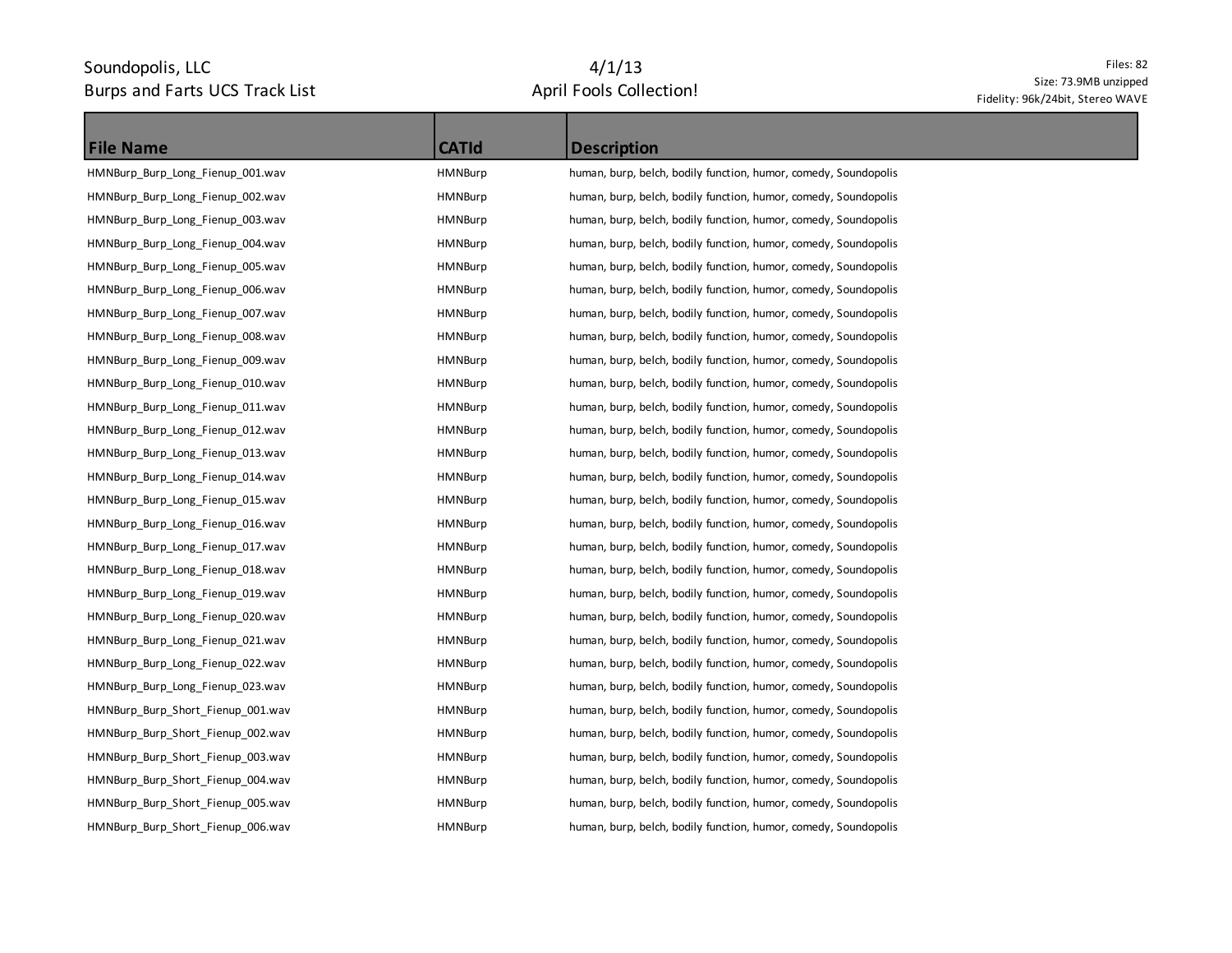#### Soundopolis, LLC Burps and Farts UCS Track List

### 4/1/13 April Fools Collection!

| HMNBurp Burp Short Fienup 007.wav | <b>HMNBurp</b> | human, burp, belch, bodily function, humor, comedy, Soundopolis                                |
|-----------------------------------|----------------|------------------------------------------------------------------------------------------------|
| HMNBurp Burp Short Fienup 008.wav | HMNBurp        | human, burp, belch, bodily function, humor, comedy, Soundopolis                                |
| HMNBurp_Burp_Short_Fienup_009.wav | <b>HMNBurp</b> | human, burp, belch, bodily function, humor, comedy, Soundopolis                                |
| HMNBurp_Burp_Short_Fienup_010.wav | <b>HMNBurp</b> | human, burp, belch, bodily function, humor, comedy, Soundopolis                                |
| HMNBurp_Burp_Short_Fienup_011.wav | <b>HMNBurp</b> | human, burp, belch, bodily function, humor, comedy, Soundopolis                                |
| HMNBurp_Burp_Short_Fienup_012.wav | <b>HMNBurp</b> | human, burp, belch, bodily function, humor, comedy, Soundopolis                                |
| HMNBurp_Burp_Short_Fienup_013.wav | <b>HMNBurp</b> | human, burp, belch, bodily function, humor, comedy, Soundopolis                                |
| HMNBurp_Burp_Short_Fienup_014.wav | HMNBurp        | human, burp, belch, bodily function, humor, comedy, Soundopolis                                |
| HMNBurp_Burp_Short_Fienup_015.wav | HMNBurp        | human, burp, belch, bodily function, humor, comedy, Soundopolis                                |
| HMNBurp_Burp_Short_Fienup_016.wav | HMNBurp        | human, burp, belch, bodily function, humor, comedy, Soundopolis                                |
| HMNBurp Burp Short Fienup 017.wav | HMNBurp        | human, burp, belch, bodily function, humor, comedy, Soundopolis                                |
| HMNBurp Burp Short Fienup 018.wav | HMNBurp        | human, burp, belch, bodily function, humor, comedy, Soundopolis                                |
| HMNBurp_Burp_Short_Fienup_019.wav | <b>HMNBurp</b> | human, burp, belch, bodily function, humor, comedy, Soundopolis                                |
| HMNBurp_Burp_Short_Fienup_020.wav | <b>HMNBurp</b> | human, burp, belch, bodily function, humor, comedy, Soundopolis                                |
| HMNBurp_Burp_Short_Fienup_021.wav | <b>HMNBurp</b> | human, burp, belch, bodily function, humor, comedy, Soundopolis                                |
| HMNBurp_Burp_Short_Fienup_022.wav | <b>HMNBurp</b> | human, burp, belch, bodily function, humor, comedy, Soundopolis                                |
| HMNBurp_Burp_Short_Fienup_023.wav | HMNBurp        | human, burp, belch, bodily function, humor, comedy, Soundopolis                                |
| HMNBurp_Burp_Short_Fienup_024.wav | HMNBurp        | human, burp, belch, bodily function, humor, comedy, Soundopolis                                |
| HMNBurp Burp Short Fienup 025.wav | HMNBurp        | human, burp, belch, bodily function, humor, comedy, Soundopolis                                |
| HMNBurp_Burp_Short_Fienup_026.wav | HMNBurp        | human, burp, belch, bodily function, humor, comedy, Soundopolis                                |
| HMNBurp_Burp_Yell_Fienup_001.wav  | HMNBurp        | human, burp, belch, bodily function, humor, comedy, Soundopolis                                |
| HMNBurp Burp Yell Fienup 002.wav  | HMNBurp        | human, burp, belch, bodily function, humor, comedy, Soundopolis                                |
| HMNBurp_Burp_Yell_Fienup_003.wav  | <b>HMNBurp</b> | human, burp, belch, bodily function, humor, comedy, Soundopolis                                |
| HMNBurp_Burp_Yell_Fienup_004.wav  | <b>HMNBurp</b> | human, burp, belch, bodily function, humor, comedy, Soundopolis                                |
| FARTReal_Fart_Long_Fienup_001.wav | FARTReal       | fart, human, gas, pass gas, flatulate, flatulence, bodily function, humor, comedy, Soundopolis |
| FARTReal_Fart_Long_Fienup_002.wav | FARTReal       | fart, human, gas, pass gas, flatulate, flatulence, bodily function, humor, comedy, Soundopolis |
| FARTReal_Fart_Long_Fienup_003.wav | FARTReal       | fart, human, gas, pass gas, flatulate, flatulence, bodily function, humor, comedy, Soundopolis |
| FARTReal_Fart_Long_Fienup_004.wav | FARTReal       | fart, human, gas, pass gas, flatulate, flatulence, bodily function, humor, comedy, Soundopolis |
| FARTReal_Fart_Long_Fienup_005.wav | FARTReal       | fart, human, gas, pass gas, flatulate, flatulence, bodily function, humor, comedy, Soundopolis |
| FARTReal Fart Long Fienup 006.wav | FARTReal       | fart, human, gas, pass gas, flatulate, flatulence, bodily function, humor, comedy, Soundopolis |
| FARTReal Fart Long Fienup 007.wav | FARTReal       | fart, human, gas, pass gas, flatulate, flatulence, bodily function, humor, comedy, Soundopolis |

Files: 82 Size: 73.9MB unzipped Fidelity: 96k/24bit, Stereo WAVE